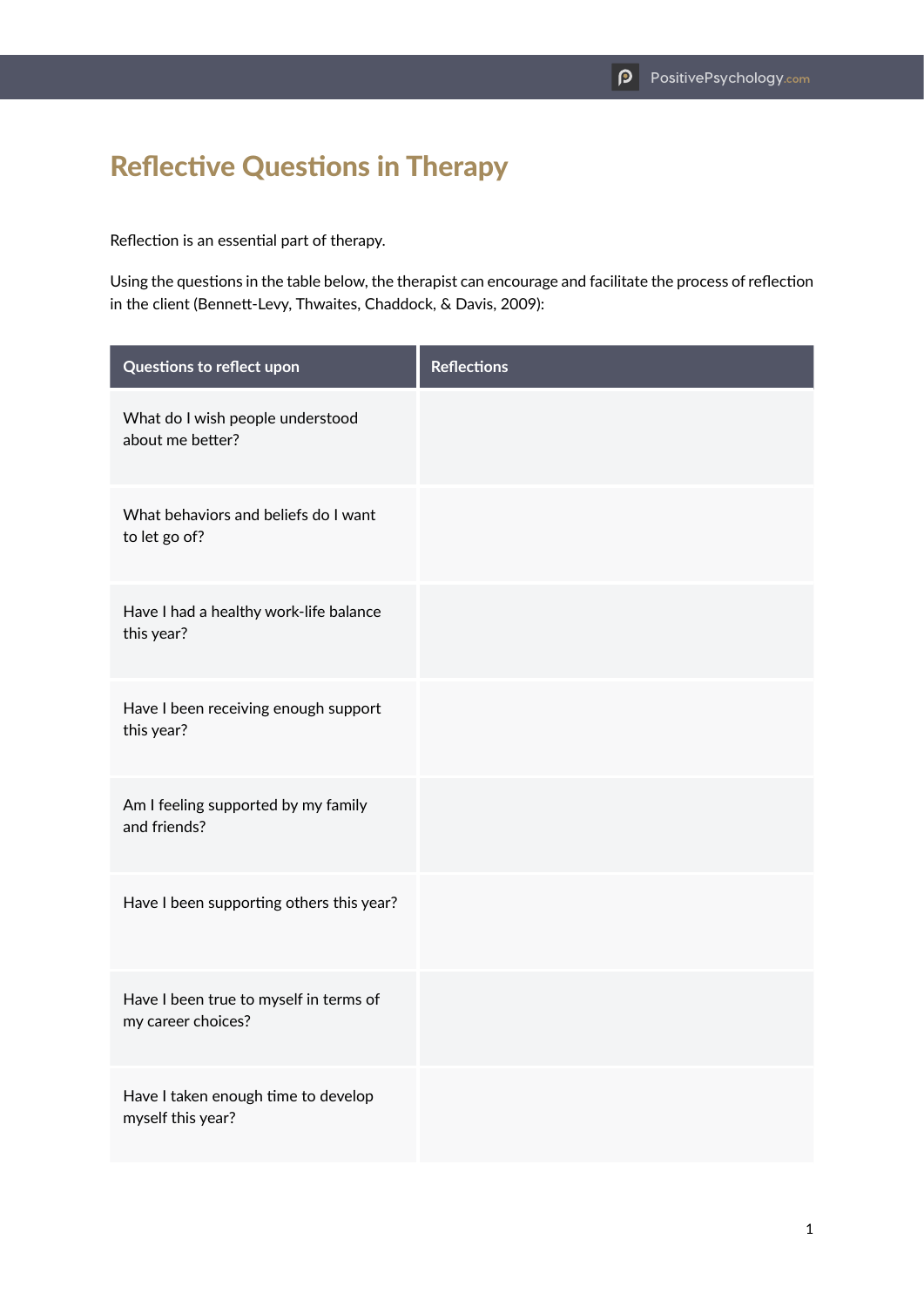| Questions to reflect upon                                               | <b>Reflections</b> |
|-------------------------------------------------------------------------|--------------------|
| Have I developed myself in areas that<br>are of genuine interest?       |                    |
| How can I improve these experiences<br>in the future?                   |                    |
| Do I feel I have grown and developed<br>over the past year?             |                    |
| Who has inspired me this year?                                          |                    |
| Have I tried to connect with these<br>individuals?                      |                    |
| Has my idea of 'success' changed at all<br>this year?'                  |                    |
| What are my goals and dreams?                                           |                    |
| Have my actions and decisions this past<br>year reflected this?         |                    |
| What's stopping me from taking steps<br>to achieve my goals and dreams? |                    |
| In the future, how can I work through<br>what's stopping me?            |                    |